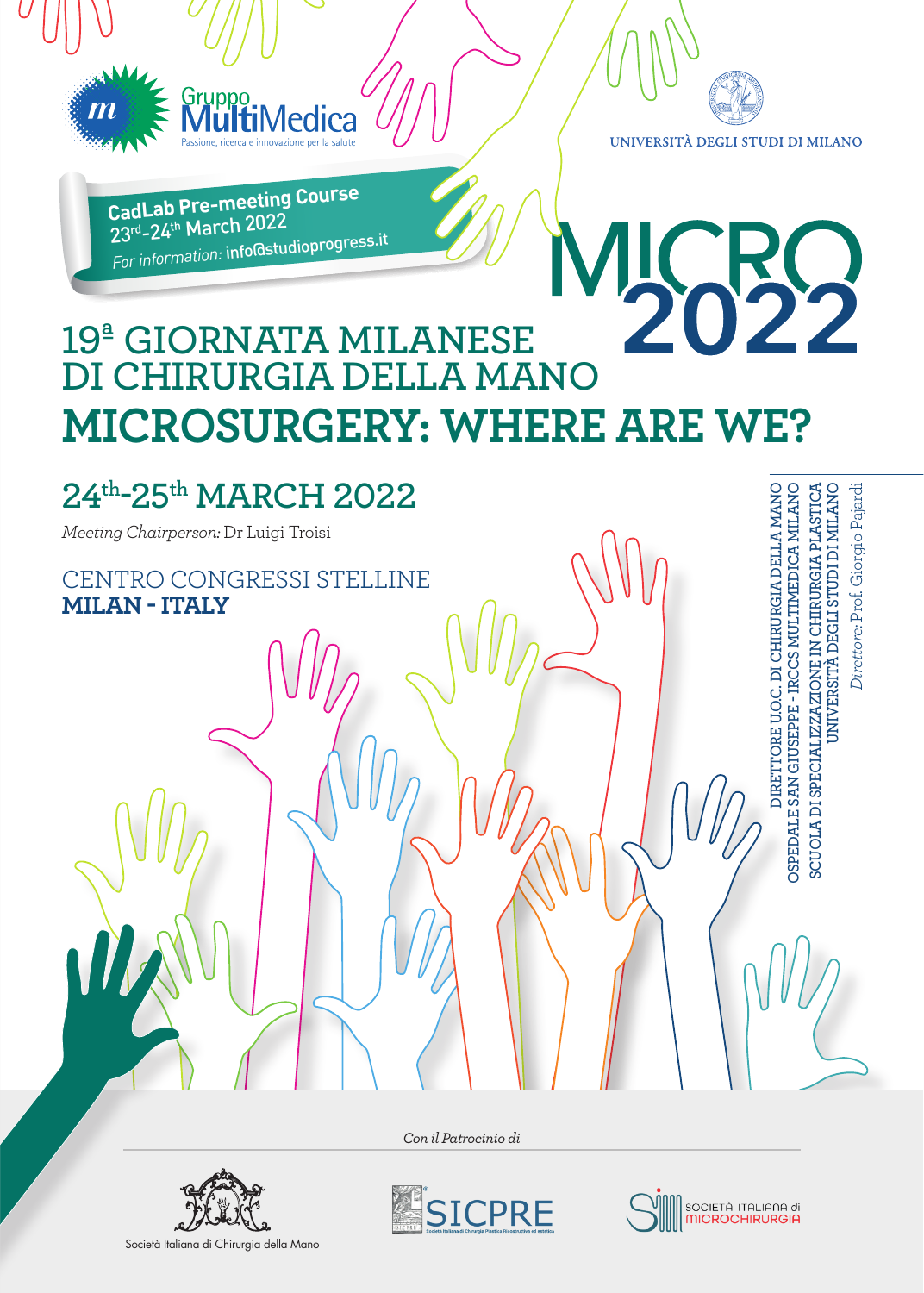### 19<sup>ª</sup> GIORNATA MILANESE DI CHIRURGIA DELLA MANO **MICROSURGERY: WHERE ARE WE?**

#### *Dear friends,*

*Finally WE ARE BACK. After almost two years without meeting in person, we are here to invite you to the "19ª Giornata Milanese di Chirurgia della Mano". In the 2022 edition we will concentrate on Microsurgery. There will be lectures about hand, lower limb, head & neck, breast, sarcoma, perforator flaps, lymphatic. You will have the chance to be inspired by world renown microsurgeons. There will also be time to share with the faculty members and peers. We really hope to see you all in Milan. Yours sincerely Giorgio Pajardi, Luigi Troisi*

#### **FACULTY**

**Roberto Adani***, Modena - Italy* **Olga Agranovich***, Saint-Petersburg - Russia* **Omar Ahmed***, Newcastle upon Tyne - UK* **Zoran Marij Arnež***, Trieste - Italy* **Alessio Baccarani***, Modena - Italy* **Roberto Baraziol***, Pordenone - Italy* **Franco Bassetto***, Padova - Italy* **Bruno Battiston***, Turin - Italy* **Corradino Campisi***, Genova - Italy* **Corrado Campisi***, Genova - Italy* **Fabio Caviggioli***, Milan - Italy* **Valerio Cervelli***, Rome - Italy* **Tommy Nai-Jen Chang***, Linkou - Taiwan* **Hung-Chi Chen***, Taichung - Taiwan* **Mario Cherubino***, Varese - Italy* **Emanuele Cigna***, Pisa - Italy* **Riccardo Cipriani***, Bologna - Italy* **Salvatore D'Arpa***, Palermo - Italy* **Francisco del Piñal***, Madrid-Santander - Spain* **Gabriele Delia***, Messina - Italy* **Giorgio De Santis***, Modena - Italy* **Nicola Felici***, Rome - Italy* **Alberto Franchi***, Lucerne - Switzerland* **Cristina Garusi***, Milan - Italy* **Chiara Gelati***, Bologna - Italy* **Giuseppe Giudice***, Bari - Italy* **Neil Jones***, Los Angeles - USA* **Suhail Kanchwala***, Philadelphia - USA*

**Simon Kay***, Leeds - UK* **Umraz Khan***, Bristol - UK* **Isao Koshima***, Hiroshima - Japan* **Michele Maruccia***, Bari - Italy* **Jaume Masià***, Barcelona - Spain* **Marios Nicolaou***, Salisbury - UK* **Fabio Nicoli***, Newcastle upon Tyne - UK* **Milomir Ninkovic***, Munich - Germany* **Chiara Novelli***, Milan - Italy* **Giorgio Pajardi***, Milan - Italy* **Pier Camillo Parodi***, Udine - Italy* **Aurelio Portincasa***, Foggia - Italy* **Venkat Ramakrishnan***, Chelmsford - UK* **Vittorio Ramella***, Trieste - Italy* **Diego Ribuffo***, Rome - Italy* **Michele Riccio***, Ancona - Italy* **Marzia Salgarello***, Rome - Italy* **Eric Santamaria***, Mexico City - Mexico* **Mario Scaglioni***, Lucerne - Switzerland* **Francesco Stagno D'Alcontres***, Messina - Italy* **Moazzam N. Tarar***, Lahore - Pakistan* **Cesare Tiengo***, Padova - Italy* **Francesca Toia***, Palermo - Italy* **Pierluigi Tos***, Milan - Italy* **Luigi Troisi***, Milan - Italy* **Luca Vaienti***, Milan - Italy* **Luigi Valdatta***, Varese - Italy* **Fu-Chan Wei***, Taoyuan - Taiwan*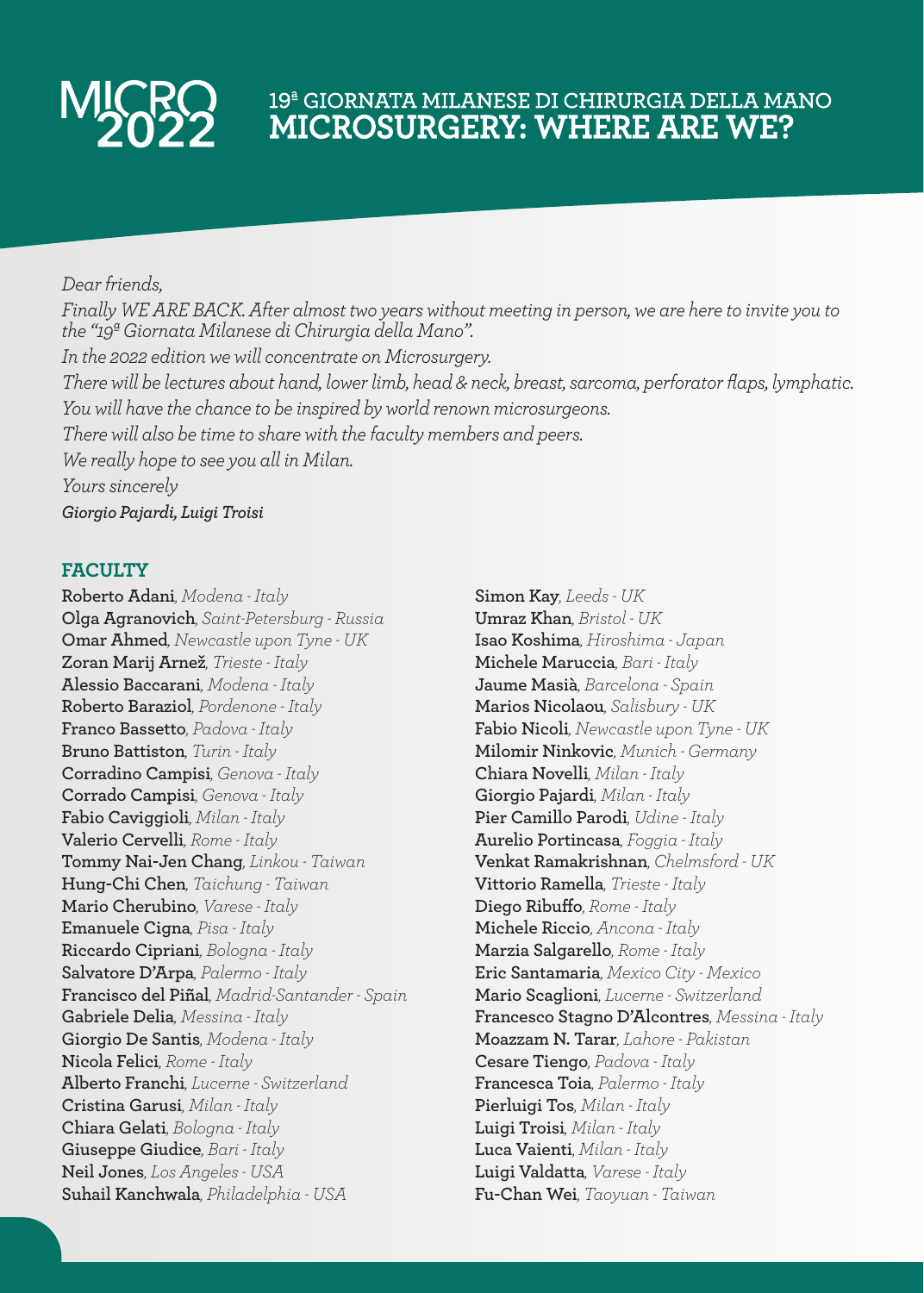# 24th MARCH 2022

#### **14:00-14:30**

OPENING **Giorgio Pajardi, Luigi Troisi** What microsurgery can do **Isao Koshima**

#### **14:30-16:30 BREAST**

*Chairman:* **Diego Ribuffo** *Moderators:* **Fabio Caviggioli, Riccardo Cipriani**

#### **LECTIO MAGISTRALIS:**

The evolution, from TRAM to DIEP **Venkat Ramakrishnan**

The endoscopic diep **Suhail Kanchwala**

The Bipedicled DIEP

**Marios Nicolaou**

Aesthetical outcome after breast reconstruction using deep inferior epigastric perforator flap **Chiara Gelati**

The future of microsurgical peripheral nerve surgery **Tommy Nai-Jen Chang**

Discussion

**16:30-16:45**  *Coffee break*

#### **16:45-18:45 HAND SURGERY**

*Chairman:* **Giorgio Pajardi** *Moderators:* **Bruno Battiston, Aurelio Portincasa** Hand transplant

**Simon Kay** The contribution of microsurgery to hand and upper extremity surgery **Neil Jones**

The mangled hand **Francisco del Piñal**

Complex reconstruction in hand surgery **Nicola Felici**

Microsurgical thumb repair and reconstruction **Roberto Adani** Functional reconstruction in upper limb **Olga Agranovich** Adipofascial flap in hand reconstruction **Gabriele Delia** Discussion

**18:45**  End of the 1**st** day

**20:30** *Dinner*

## 25<sup>th</sup> MARCH 2022 **08:00-10:00 LOWER LIMB**

# **RECONSTRUCTION**

*Chairman:* **Luca Vaienti** *Moderators:* **Michele Riccio, Pierluigi Tos** History of lower limb reconstruction **Zoran Marij Arnež** The orthoplastic approach **Umraz Khan** Soft tissue reconstruction in the knee area **Luigi Troisi** Bone reconstruction in Sarcoma **Emanuele Cigna** Thin flaps in lower limb reconstruction **Alberto Franchi** Discussion

**10:00-10:30** 

*Coffee break*

#### **10:30-13:00 HEAD & NECK RECONSTRUCTION**

*Chairman:* **Giorgio De Santis** *Moderators:* **Roberto Baraziol, Luigi Valdatta** Evolution of reconstructive surgery in head & neck **Fu-Chan Wei**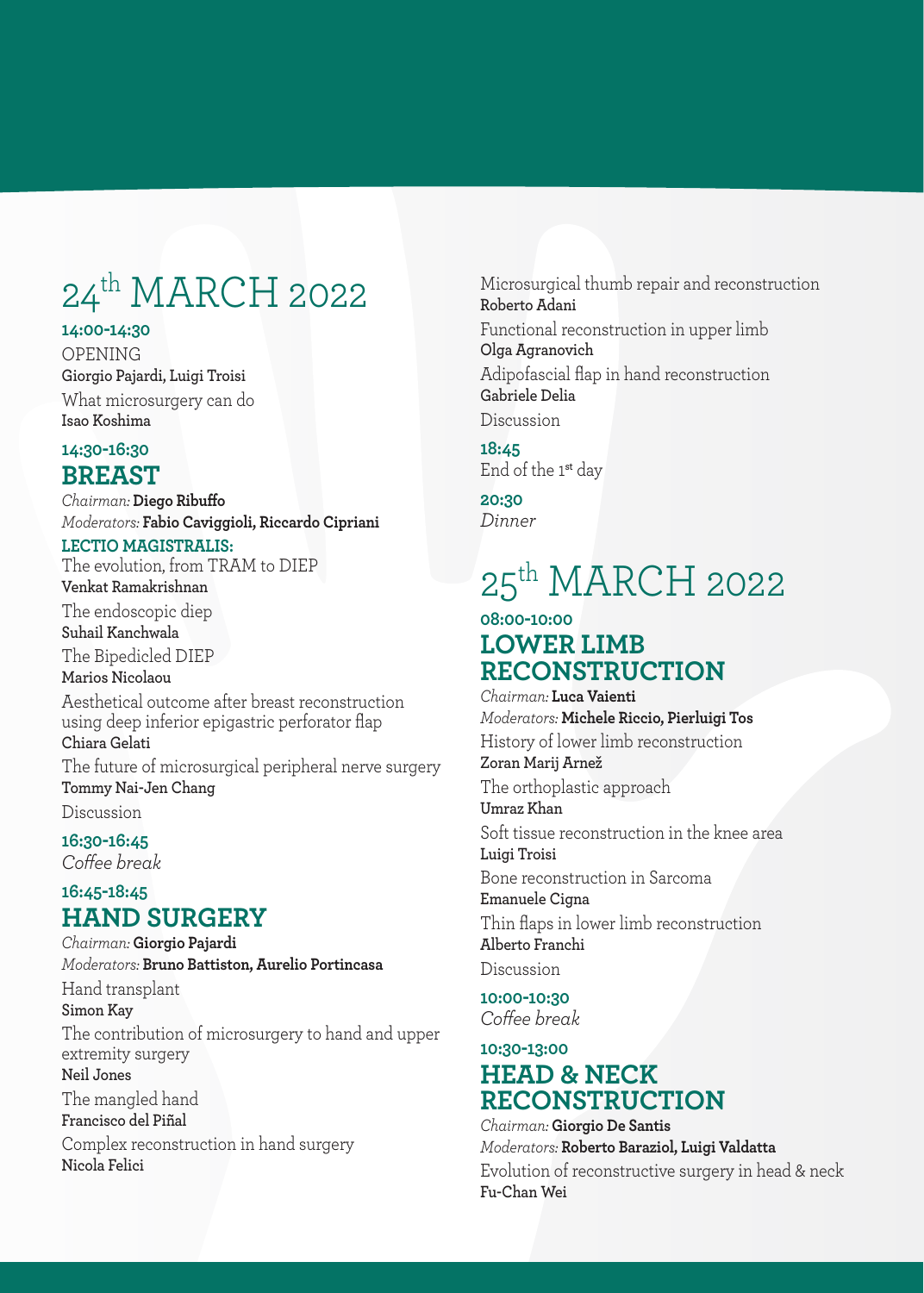#### **24th-25th MARCH 2022** CENTRO CONGRESSI STELLINE **MILAN - ITALY**

Functional muscle transfer in head and neck surgery **Milomir Ninkovic** Facial reanimation, where are we? **Omar Ahmed** Maxillary reconstruction **Alessio Baccarani** Total nose reconstruction with medial femoral condile **Mario Cherubino** CAD/CAM planning for bone reconstruction in H&N **Vittorio Ramella** Perforator flaps in H&N reconstruction **Cesare Tiengo** Tongue reconstruction **Francesca Toia** How to deal with complications in head & neck reconstructions **Eric Santamaria** Discussion **13:00-14:00** 

#### **14:00-16:00 LYMPHATICS**

*Light lunch*

*Chairman:* **Corradino Campisi** *Moderators:* **Giuseppe Giudice, Marzia Salgarello** Lymphonode transfer **Hung-Chi Chen** Combining Autologous Breast Reconstruction and Vascularized Lymph Node Transfer **Jaume Masià** Supraclavear lymph nodes vs inguinal lymphonodes **Fabio Nicoli** Omental flap **Michele Maruccia** LVA, 40 years of experience **Corrado Campisi** Discussion

**16:00-16:30** *Coffee break*

#### **16:30-17:00 TEACHING**

*Chairmen:* **Valerio Cervelli, Francesco Stagno D'Alcontres**

#### **MICROSURGERY COURSE:**

Our experience **Chiara Novelli** International Master's Degree in Reconstructive Microsurgery **C. Garusi, J. Masia**

How to establish a new microsurgical Unit **Moazzam N. Tarar**

The social media-based microsurgery education **Tommy Nai-Jen Chang**

#### **17:00-18:30 PERFORATOR FLAPS**

*Chairman:* **Franco Bassetto** *Moderators:* **Pier Camillo Parodi, Tommy Nai-Jen Chang** Evolution of perforator flaps **Isao Koshima** ALT: fascial, fascio-cutanous, super thin, chimeric **Salvatore D'Arpa** Free style perforator flaps **Mario Scaglioni** Finger reconstruction with ulnar artery perforator flap **Luigi Troisi** Discussion **18:30** 

End of the meeting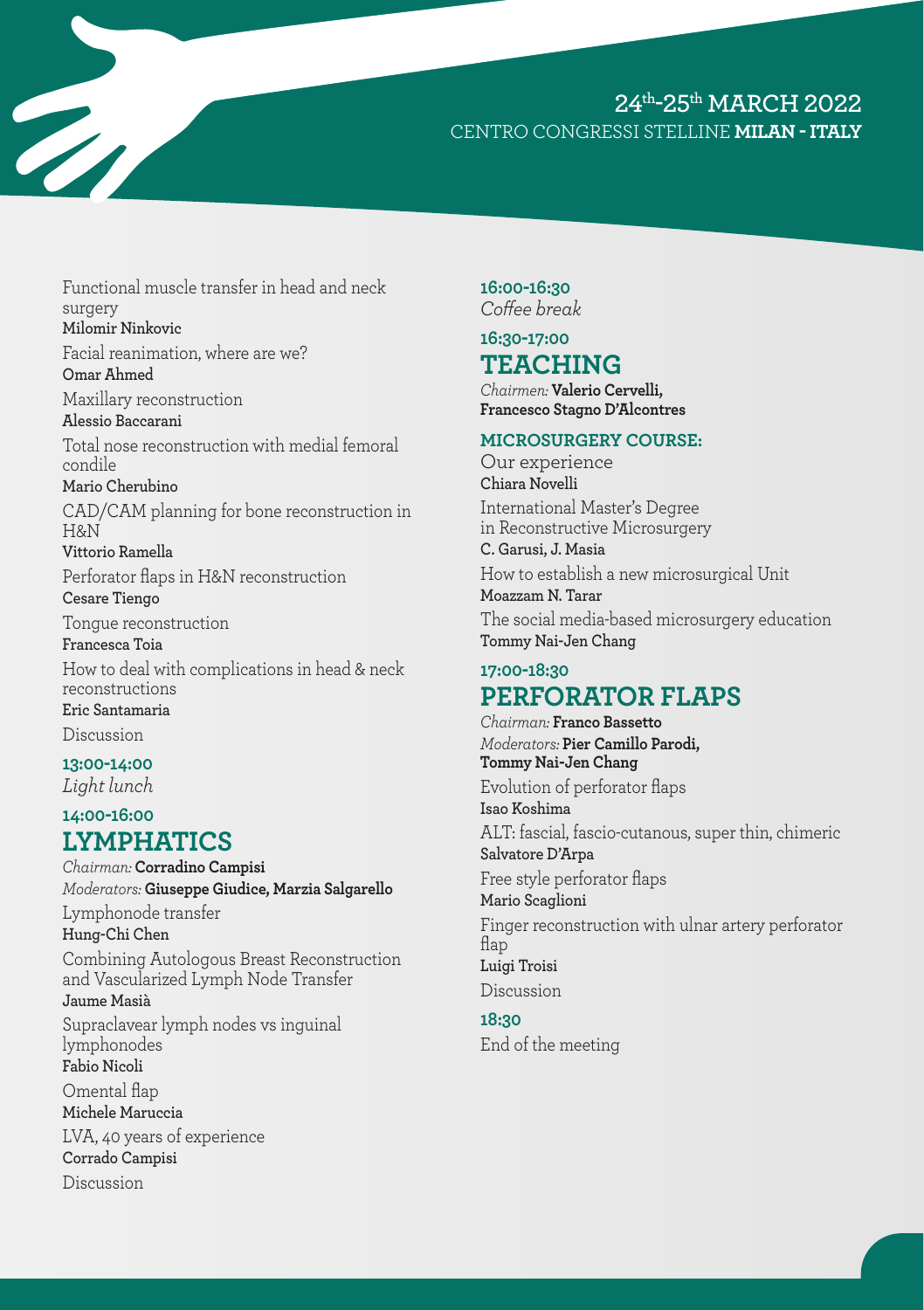#### **DIRECTOR**

#### **Prof Giorgio Pajardi**

*Chief of Hand Rehabilitation Department Ospedale San Giuseppe Gruppo MultiMedica - Milan Italy Plastic Surgery School - University of Milan Scientific Director M.A.R.C. Institute, Milan Anatomical Research Center, MultiMedica Cadaver Laboratory*

#### **MEETING CHAIRMAN**

**Dr Luigi Troisi**

*MD, PhD, FEBOPRAS Plastic, Reconstructive and Aesthetic Surgeon Lead of the Reconstructive Microsurgery Service, University Department of Hand Surgery & Rehabilitation - San Giuseppe Hospital - MultiMedica Group Milan, Italy. School of Specialization in Plastic and Hand Surgery - Milan University, Italy. Head of the Department: Prof. Giorgio Pajardi*

#### **SCIENTIFIC COMMITTEE**

**Dr Maria Macarena Vizcay Dr Chiara Parolo Dr Elisa Rosanda Dr Francesco Zanchetta**